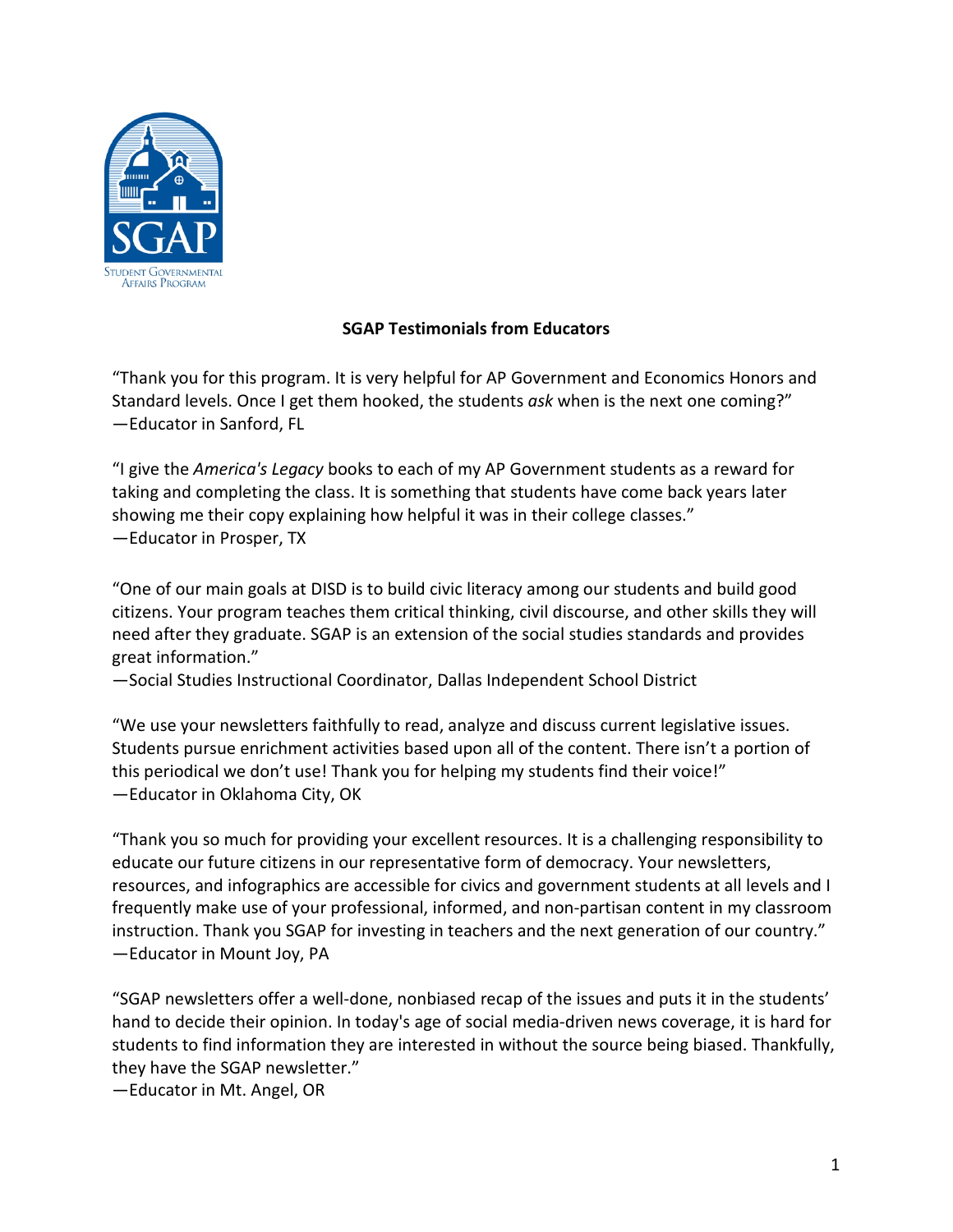"The SGAP materials make it possible for my students to become knowledgeable in current government issues in a concise, reader-friendly format. As a teacher, I can quickly turn the information into discussion, questions and debates."

—Educator in McPherson, KS

"I am able to incorporate this program into my classes and use it to show the students realworld examples of how the government works. I feel that it is particularly helpful for showing them that their opinions really do matter and teaching them how they can participate in their government. SGAP helps me prepare my students to be involved and participating citizens in the future."

—Educator in Post, TX

"Thank you for this publication. In my experience, students enjoy that the articles are short and to the point. They like that both sides are presented. The topics are timely and spark good discussion and questions."

—Educator in Sanford, FL

"I love this! Makes for lively conversations and allows us to contact our U.S. representatives, too."

—Educator in Chadron, NE

"Each month we take time and concentrate on the new topics from your newsletter. Besides showing background information, students also have to answer all of the discussion questions. It helps keep the kids current and also has opened up a lot of debate and discussion." —Educator in Red Bank, NJ

"We thoroughly enjoy discussing and debating the topics you select. The research and contacts you do, which helps make government actions more understandable." —Educator in Charlotte, NC

"These are fabulous updates and supplements for our U.S. History and Civics classes!" —Educator in Midland, MI

"My students and I love the *Student Forum* newsletter. I use it in multiple American Government classes!"

—Educator in Alton, IL

"I have used SGAP for at least 15 years and have enjoyed it every year! I share with my debate class and oral communication to help enhance the classes." —Educator in North Little Rock, AR

"I love using your materials to initiate thoughtful debate or to give students practice in research/opinion-forming."

—Educator in LaFayette, GA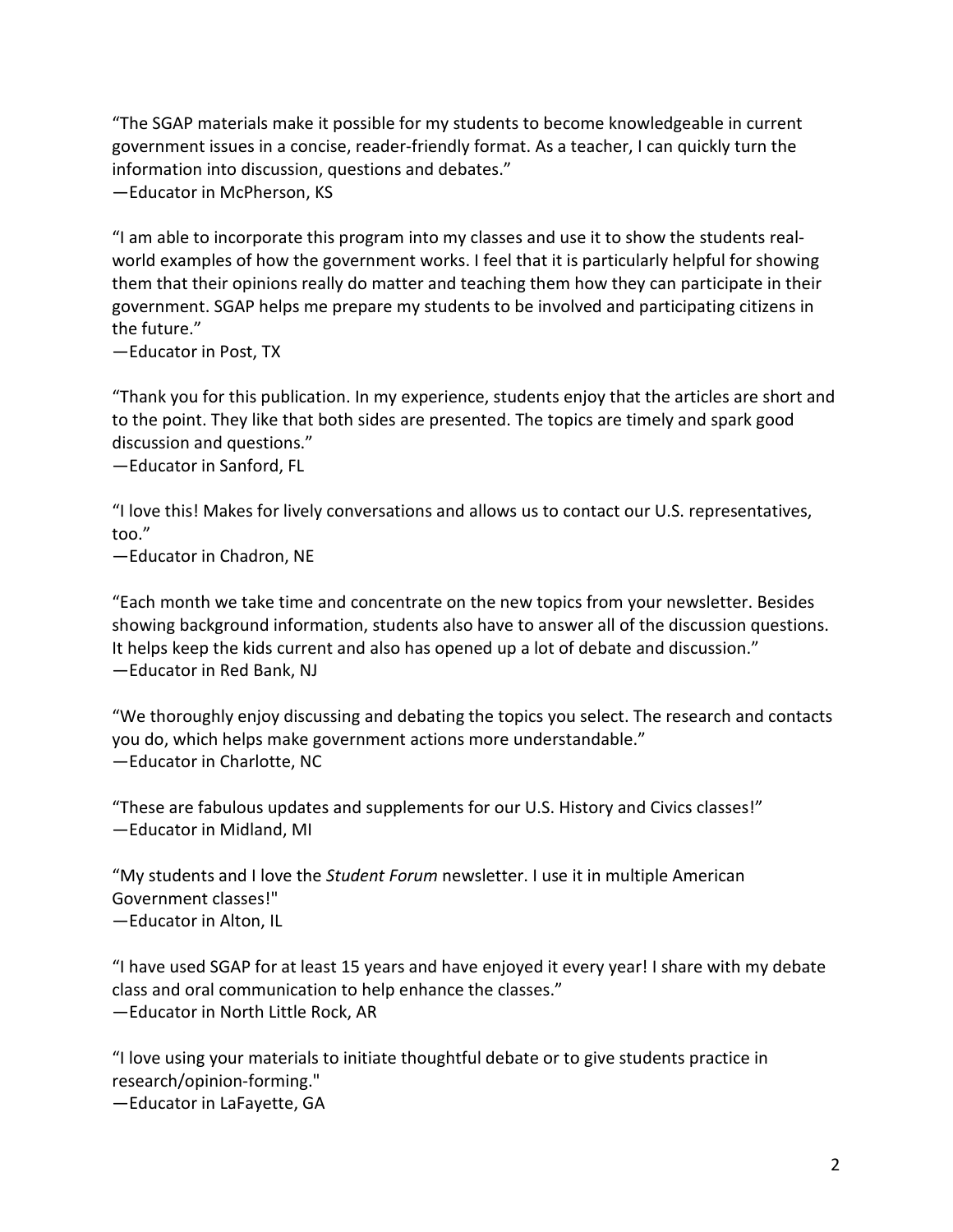"SGAP gets students involved with issues that will make an impact on their lives." —Educator in Bellefontaine, OH

"SGAP brings a real-world perspective to what we are doing in the classroom and provides students with an opportunity to be engaged in government." —Educator in Mt. Carmel, IL

"SGAP connects students with real, important topics and helps them be involved citizens." —Educator in Albuquerque, NM

"As a classroom Educator, I cannot thank you enough for graciously providing these wonderful resources and in such a timely manner. Thank you for helping us to educate another generation of citizens!"

—Educator in Mount Joy, PA

"The issues presented are timely and generally important to new, young voters. It is a great way to bring non-biased political issues into the classroom." —Educator in Mendota, IL

"I find SGAP very valuable because it is a free resource that is the starting place for class discussion."

—Educator in Pacific, MO

"This is an amazing resource to give the kids a glimpse into the thoughts of their leaders and major issues that affect them despite their usual disinterest prior to reading the SGAP." —Educator in New York City, NY

"SGAP gets the students involved in the issues we are facing as a nation and shows them how to participate in our government." —Educator in Weslaco, TX

"Thinking and argumentation skills aside, the new SAT is designed around the Canon of American Government and we are using SGAP to prepare our kids to rock that exam and college after that."

—Educator in New York City, NY

"I love this publication for classroom use. It is easy to use and student friendly." —Educator in Mason, MI

"Thank you very much for these valuable and relevant classroom materials." —Educator in Wilmington, NC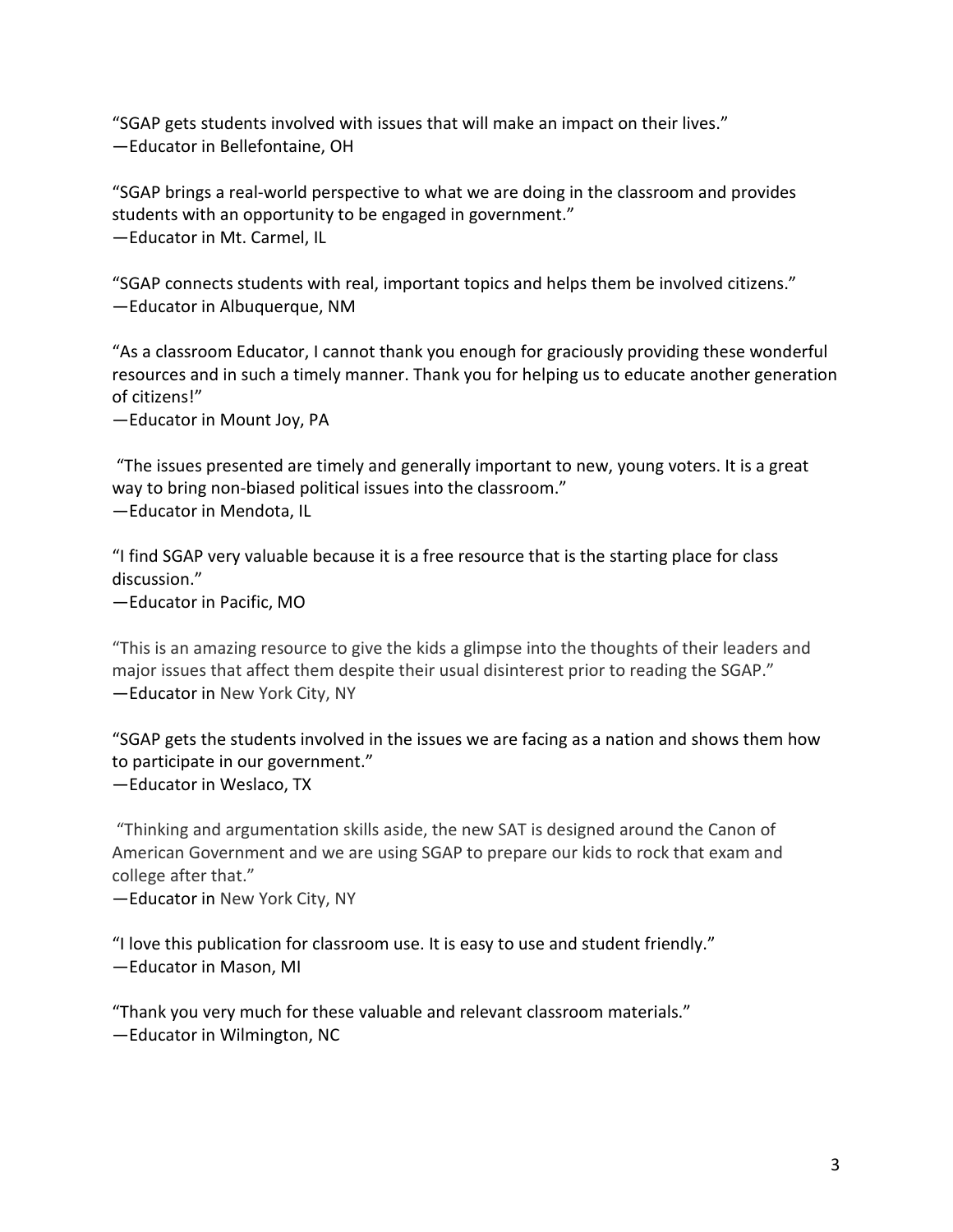"We appreciate your program so very much. It is good practice for student voting and helps to inform students on current issues." —Educator in Dallas, TX

"Thanks for providing a tool that gets students involved in government." —Educator in Mt. Carmel, IL

"I truly appreciate the materials SGAP provides on current issues with additional sources if needed. There are many good public policy discussions in my class as a result." —Educator in Otego, NY

"This newsletter has been very helpful for my classes. Thank you!" —Educator in Charleston, ME

"This is a great program. We have our students vote and write a persuasive essay for issues one and two."

—Educator in Houston, TX

"Thank you for providing such an excellent resource for my AP American Government students. I use all of the SGAP issues to add depth of understand and spark discussion in class. They help engage student learning and provide opportunities to apply concepts and procedures."

—Educator in Greencastle, PA

"I love the *America's Legacy* book as a teaching tool. My students find it helpful." —Educator in Albuquerque, NM

"Your program is a great motivator for students to become informed and activated in their society."

—Educator in Mankato, MN

"I love these informational and up-to-date newsletters about current issues in Congress for my American Government classes. I've used them for years!" —Educator in Mammoth Lakes, CA

"The handouts increase the quality of class discussion and provide prep materials for studentled debates."

—Educator in Madison, MS

"These SGAP resources are an invaluable 'real world' asset to richly supplement my teaching. Thank you for the wonderful work you do in connecting students to government, political issues, and key political leaders within our nation."

—Educator in Mount Joy, PA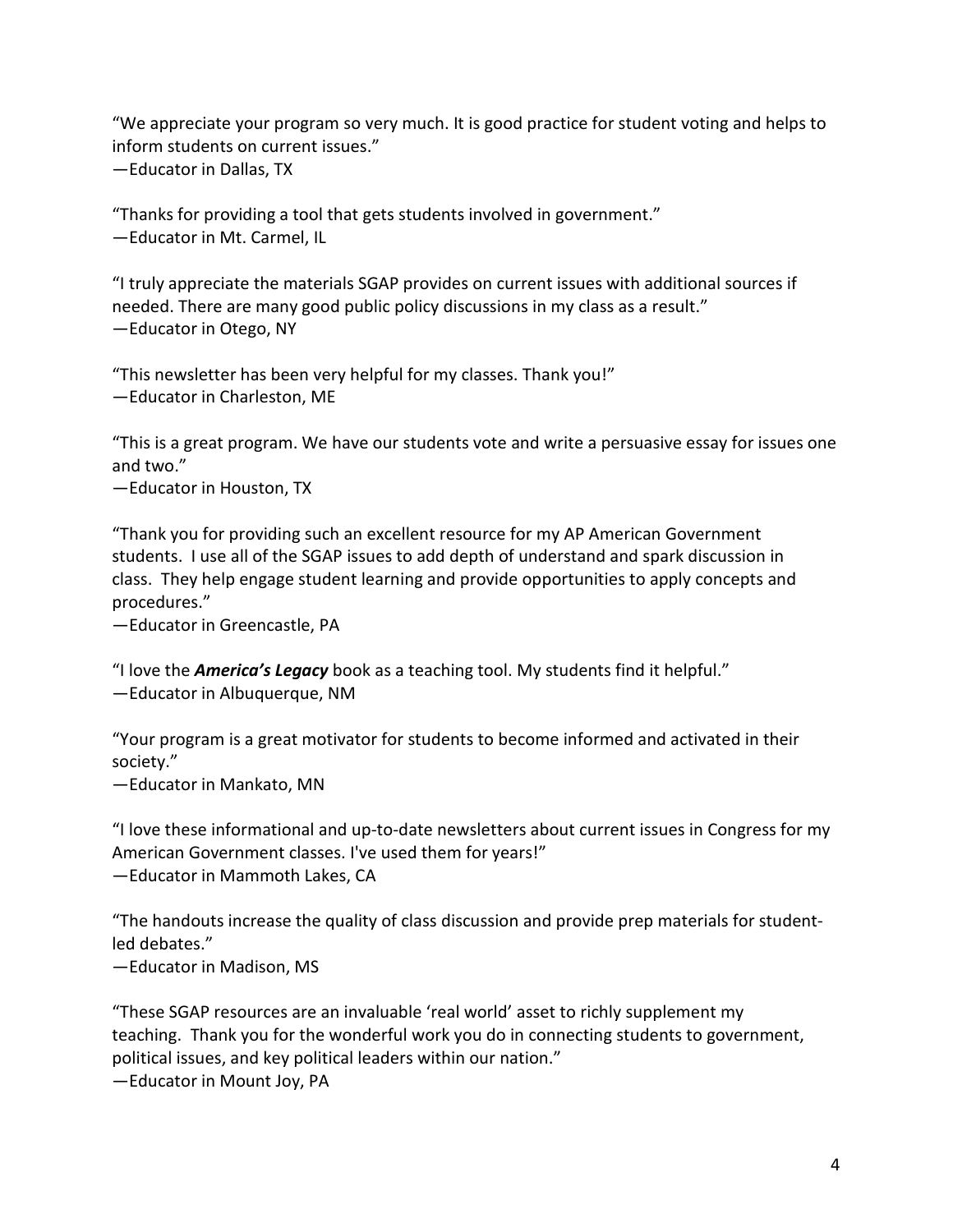"The program gives the students an opportunity to connect with their U.S. senators and representatives, the president and other political figures that affect their daily lives." —Educator in Holly Springs, MS

"This is a great resource for discussing current events and encouraging students to communicate with their congressional representatives." —Educator in Romney, WV

"Thank you for this amazing opportunity to bring political policy discourse that is relevant into my classroom." —Educator in Oberlin, OH

"My students love the *America's Legacy* books. They are very surprised and appreciative when I tell them they are able to keep them. Thank you for continuing to provide this useful and educational resource."

—Educator in Garland, TX

"The SGAP materials are a good way to begin discussions and evaluate both sides of an issue." —Educator in Sandy, UT

"Both the monthly Student Forum newsletters and the America's Legacy books are extremely useful in my Advanced Placement U.S. Government classes. Thank you SGAP!" —Educator in Friendswood, TX

"Thank you for providing these informative news-related resources. They have served as the source of many animated debates!" —Educator in Los Gatos, CA

"I have received these informational, issue-oriented newsletters for the past several years and love the insight that they give to my students. I love that they present an issue and then have current members of Congress discuss the pros and the cons of each issue." —Educator in Bountiful, UT

"My students really enjoyed the Student Forum newsletter last year. Thank you so much for offering this publication for them."

—Educator in Tuscaloosa, AL

"I LOVE this publication! Thank you so much for providing this newsletter. It's a valuable resource for Educators to use at no cost to us." —Educator in Deltona, FL

"I have used SGAP for over 18 years as a Government Educator. I love to use the newsletters for in-depth discussion of bills. Thank you for providing this 'hook' for student learning." —Educator in Cookeville, TN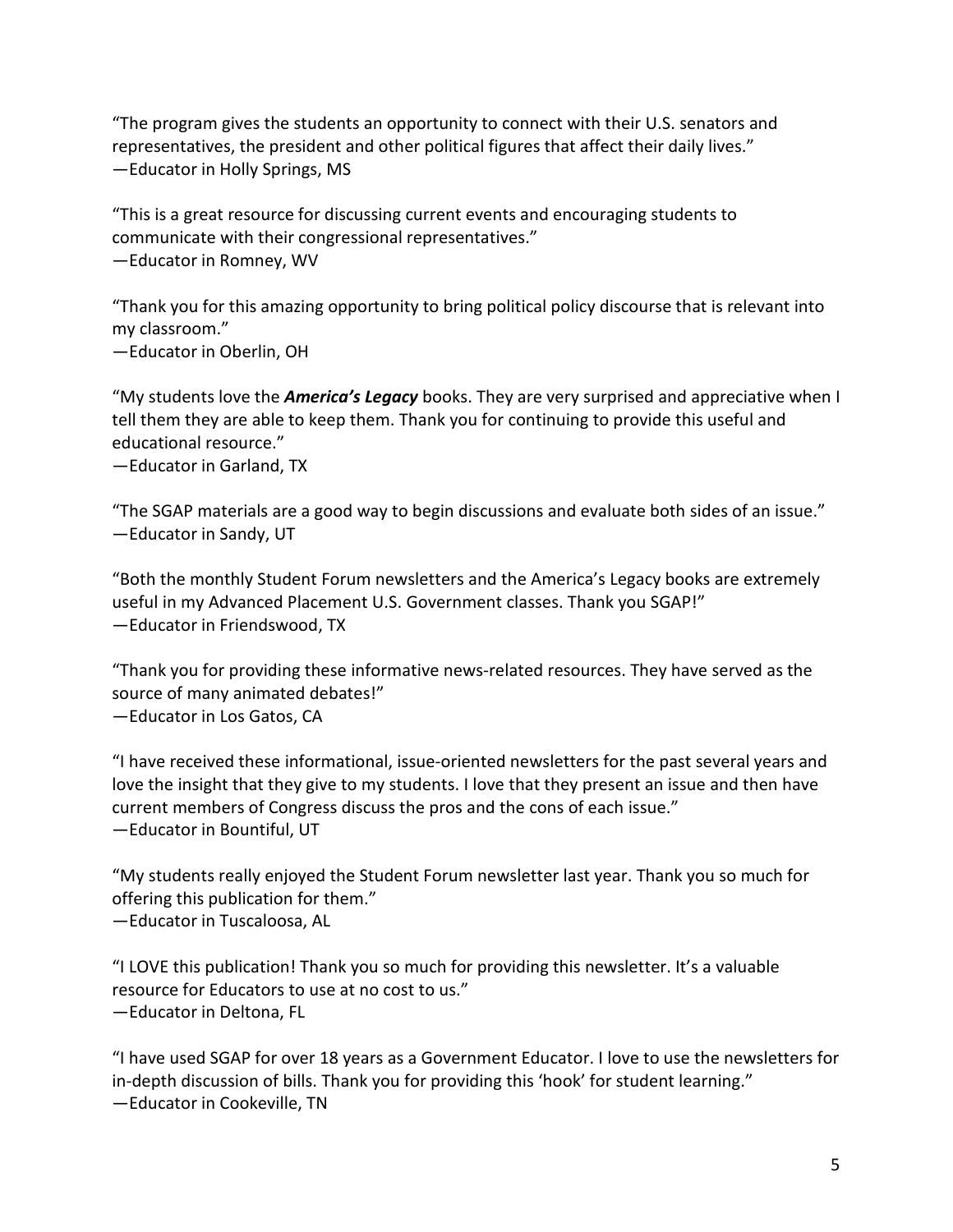"SGAP is a great program. The students love to see how they fair with the rest of the nation on issues."

—Educator in Belen, NM

"I have used these materials over the past  $10+$  years with positive response from my students." —Educator in East Longmeadow, MA

"These are great for short lessons about Congress throughout the semester." —Educator in Grants, NM

"This is a great tool to get my students interested in government and our role as citizens. Thank you for the support in the classroom!" —Educator in Granbury, TX

"Thank you for the fantastic resources. They are excellent conversation and research starters!" —Educator in South Windsor, CT

"The *America's Legacy* books we receive at the beginning of the year are amazing and my students are always excited to get them and to be able to keep them." —Educator in Garland, TX

"The user-friendly infographics that Educators can use right away are a superb addition to SGAP offerings."

—Educator in Bethesda, MD

"Thank you for the fantastic resources. They are excellent conversation and research starters!" —Educator in South Windsor, CT

"The user-friendly infographics that Educators can use right away are a superb addition to your offerings."

—Educator in Bethesda, MD

"So many of my students have no idea of what is taking place around them in regards to government, politics, civics and the economy. This has allowed so many of them to start asking question about the topics that are discussed in class using the Student Forum newsletter." —Educator in San Antonio, TX

"The issues presented are timely and generally important to new, young voters. It is a great way to bring non-biased political issues into the classroom." —Educator in Mendota, IL

"I have students who get excited when their representative responds back to them. SGAP is a wonderful tool to help students become engaged in government."

—Educator in Mt. Carmel, IL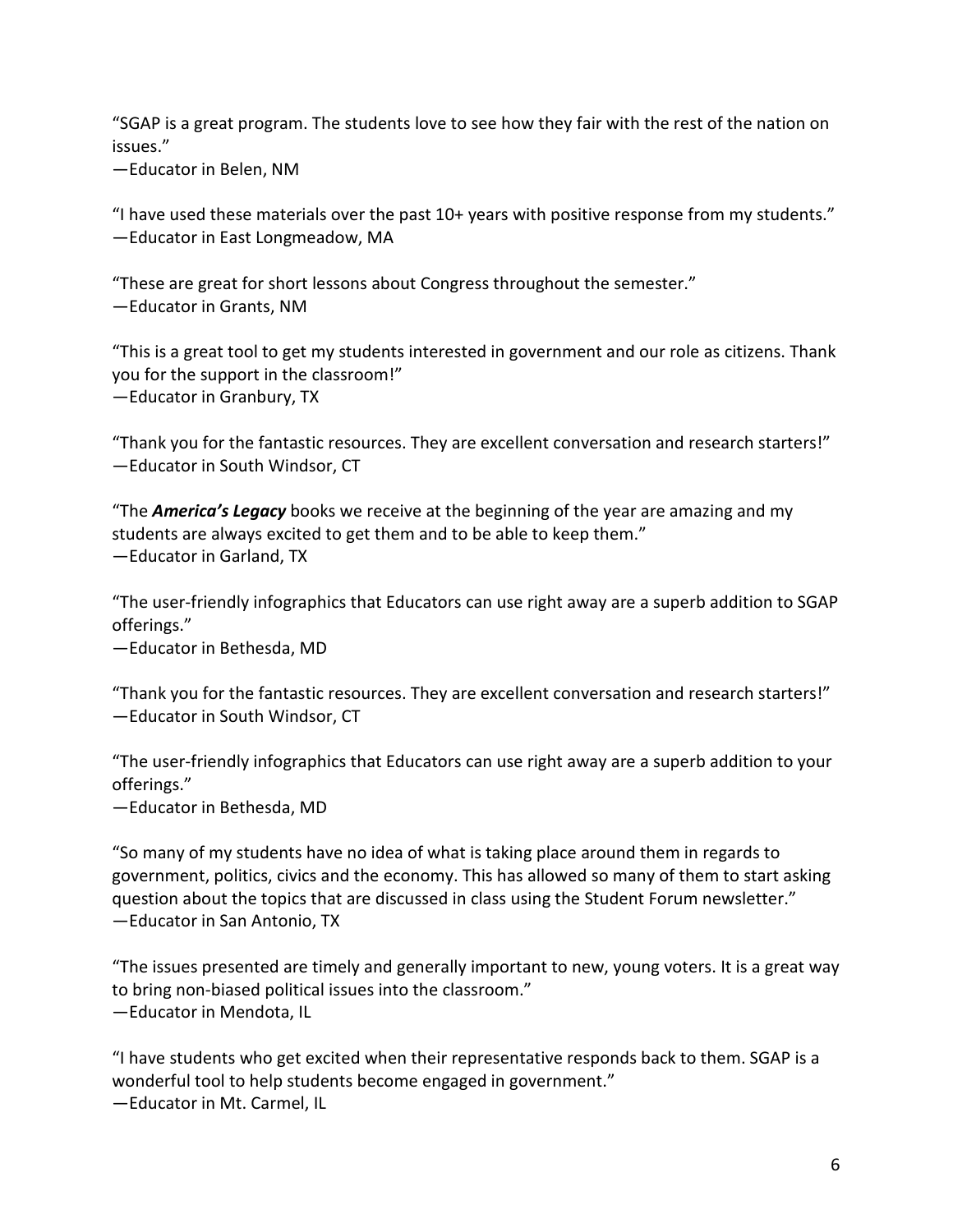"Students enjoy reading the pro and con opinions in class and then discuss their opinions. It's very engaging." —Educator in Las Vegas, NV

"We use the SGAP newsletters in conjunction with our state testing. The reading and highlighting of the documents are great as learning tools." —Educator in Broadway, VA

"SGAP is an outstanding resource for current events and civic engagement with our legislators." —Educator in Romney, WV

"SGAP has become a monthly assignment in my class. My students enjoy the topics and earn a graded assignment from it."

—Educator in Red Bank, NJ

"The students really enjoy reading the articles and seeing how the other students across the United States voted on the issues. The topics are great 'spring boards' for discussions." —Educator in San Antonio, TX

"This is a wonderful classroom resource. Thank you for allowing my classes to be a part of the program!"

—Educator in Tuscaloosa, AL

"My students really enjoy these newsletters. It has become the highlight of our month when I hand them out!"

—Educator in Houston, TX

"I enjoy how timely the issues and information are." —Educator in Missoula, MT

"These newsletters are always so helpful in presenting both sides and sparking critical discussion."

—Educator in Crossville, TN

"I greatly appreciate this supplementary material to enhance topics we relate current events to US History." —Educator in Fayetteville, TN

"Thanks for such a great non-partisan resource! It is great to have both sides of issues laid out for students."

—Educator in Sturgis, SD

"Thank you for providing these exceptional resources! They give students a chance to research these issues and express their opinions in a civilized public discourse."